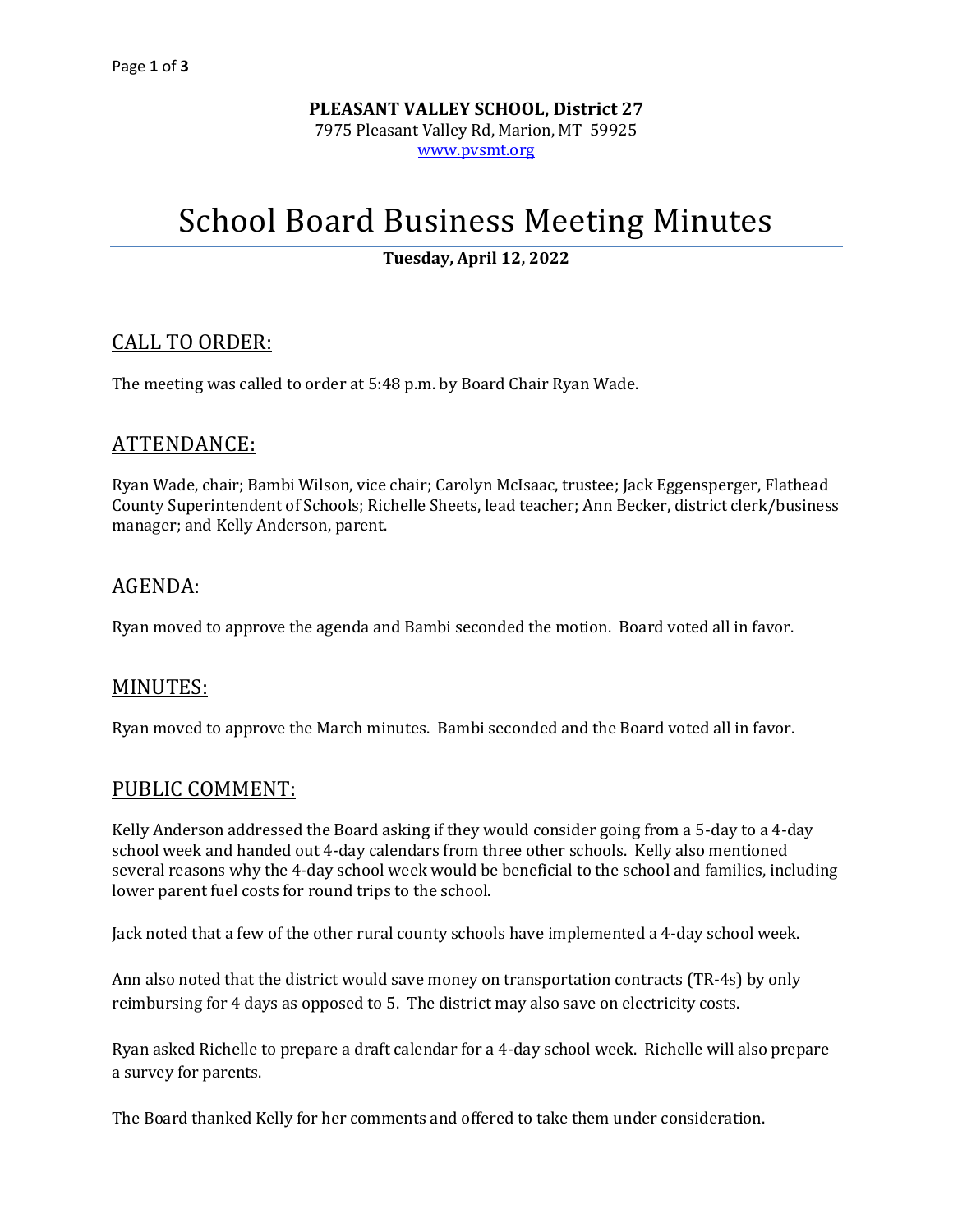# CLERK'S REPORT/WARRANT APPROVAL:

Ryan moved to approve the April warrant report and Bambi seconded the motion. The Board voted all in favor. General fund and project cash reports were presented.

HB 630 Additional Financial Support Payments for Increase to BASE Budget Limits for FY 2022: The Pleasant Valley School District will receive \$10,000 additional funding. Section 20-9-166(2)(e), MCA states that "a district receiving additional support shall deposit the money into the district's Miscellaneous Program Fund (15) and use it to address costs associated with the enrollment increase."

# TEACHER'S REPORT:

Richelle briefed the Board on updates including:

- End of 3<sup>rd</sup> quarter testing showed growth by all students since the beginning of the year.
- No attendees at PVS' Kindergarten Round-Up on April 1, although we may have one student and will know more in July.
- End-of-year student activities include Community Clean-up Day on April 22 and local history field trips June 3-4.
- Kindergarten Graduation and our end-of-year celebration will be Friday, June 10<sup>th</sup>. This is also the last day of school. Details of the celebration were discussed and Kelly offered to donate hamburger if we planned a BBQ. The Board thanked Kelly for her generous offer. Bambi mentioned possibly serving cupcakes. The Board will decide at the next meeting.
- School Calendar for 2022-2023: Draft calendars were given to the Board for their consideration. The Board also will consider a 4-day school week calendar at the next regular meeting.
- April and May school calendars and newsletter were distributed.

# OLD BUSINESS:

**Consideration of District's Safe Return to School and Continuity Plan:** Trustees reviewed the school's current plan. There was no public comment. Ryan moved to approve the current plan and Bambi seconded. The Board voted all in favor.

**District Clerk / Manager Position:** The Board discussed this part time position that will become vacant at the end of the current school year. The Board unanimously approved the job description draft. The District will post the position on the PVS and MASBO websites, along with an ad in the Daily Inter Lake and postings throughout the community. Jack suggested a \$20/hour pay rate with 12-hour per week average, and that the position be advertised until filled. Ann agreed to stay on until June. Ryan made a motion to offer \$20/hour and Bambi seconded. The Board voted all in favor.

**Groundskeeper / Lawn Maintenance Position:** The Board discussed this seasonal position that will be available for May and June. The District will post the position on the PVS website, Mountain Trader, along with McGregor Lodge and Hilltop bulletin boards. Ryan made a motion to offer \$18/hour and Bambi seconded. The Board voted all in favor.